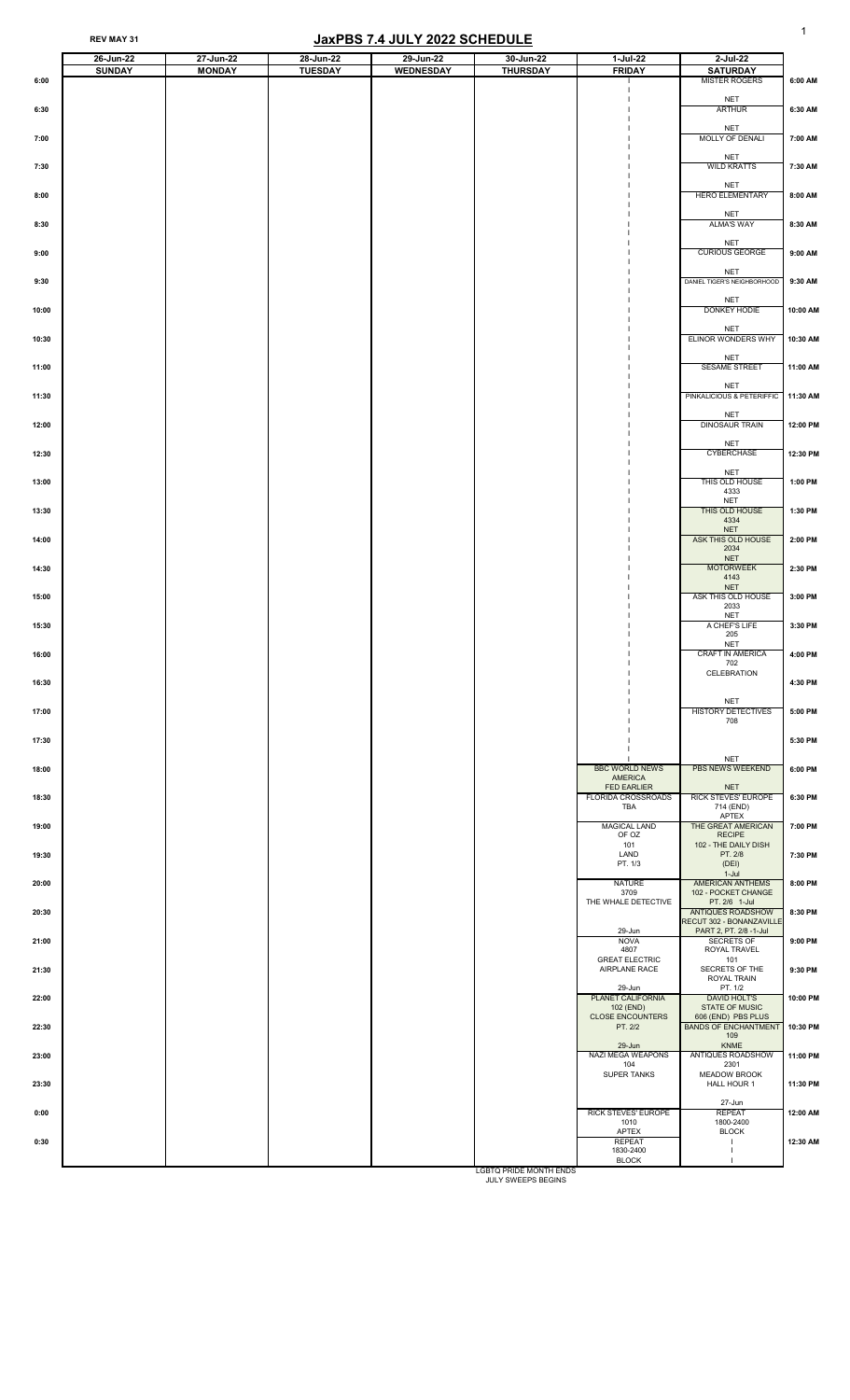|       | 3-Jul-22                                                        | 4-Jul-22                                                       | 5-Jul-22                                                             | $6$ -Jul-22                                               | 7-Jul-22                                                      | 8-Jul-22                                                        | $9$ -Jul-22                                                                  |          |
|-------|-----------------------------------------------------------------|----------------------------------------------------------------|----------------------------------------------------------------------|-----------------------------------------------------------|---------------------------------------------------------------|-----------------------------------------------------------------|------------------------------------------------------------------------------|----------|
| 6:00  | <b>SUNDAY</b><br><b>MISTER ROGERS</b>                           | <b>MONDAY</b>                                                  | <b>TUESDAY</b>                                                       | <b>WEDNESDAY</b>                                          | <b>THURSDAY</b>                                               | <b>FRIDAY</b>                                                   | <b>SATURDAY</b><br><b>MISTER ROGERS</b>                                      | 6:00 AM  |
| 6:30  | <b>NET</b><br><b>ARTHUR</b>                                     |                                                                |                                                                      |                                                           |                                                               |                                                                 | <b>NET</b><br><b>ARTHUR</b>                                                  | 6:30 AM  |
| 7:00  | <b>NET</b><br><b>MOLLY OF DENALI</b>                            |                                                                |                                                                      |                                                           |                                                               |                                                                 | <b>NET</b><br><b>MOLLY OF DENALI</b>                                         | 7:00 AM  |
| 7:30  | <b>NET</b><br><b>WILD KRATTS</b>                                |                                                                |                                                                      |                                                           |                                                               |                                                                 | <b>NET</b><br><b>WILD KRATTS</b>                                             | 7:30 AM  |
|       | <b>NET</b><br><b>HERO ELEMENTARY</b>                            |                                                                |                                                                      |                                                           |                                                               |                                                                 | <b>NET</b><br><b>HERO ELEMENTARY</b>                                         | 8:00 AM  |
| 8:00  | <b>NET</b>                                                      |                                                                |                                                                      |                                                           |                                                               |                                                                 | <b>NET</b>                                                                   |          |
| 8:30  | <b>ALMA'S WAY</b><br><b>NET</b>                                 |                                                                |                                                                      |                                                           |                                                               |                                                                 | <b>ALMA'S WAY</b><br><b>NET</b>                                              | 8:30 AM  |
| 9:00  | <b>CURIOUS GEORGE</b><br><b>NET</b>                             |                                                                |                                                                      |                                                           |                                                               |                                                                 | <b>CURIOUS GEORGE</b><br><b>NET</b>                                          | 9:00 AM  |
| 9:30  | DANIEL TIGER'S NEIGHBORHOOD<br><b>NET</b>                       |                                                                |                                                                      |                                                           |                                                               |                                                                 | DANIEL TIGER'S NEIGHBORHOOD<br><b>NET</b>                                    | 9:30 AM  |
| 10:00 | DONKEY HODIE<br><b>NET</b>                                      |                                                                |                                                                      |                                                           |                                                               |                                                                 | DONKEY HODIE<br><b>NET</b>                                                   | 10:00 AM |
| 10:30 | ELINOR WONDERS WHY<br><b>NET</b>                                |                                                                |                                                                      |                                                           |                                                               |                                                                 | <b>ELINOR WONDERS WHY</b><br><b>NET</b>                                      | 10:30 AM |
| 11:00 | <b>SESAME STREET</b><br><b>NET</b>                              |                                                                |                                                                      |                                                           |                                                               |                                                                 | <b>SESAME STREET</b><br><b>NET</b>                                           | 11:00 AM |
| 11:30 | PINKALICIOUS & PETERIFFIC<br><b>NET</b>                         |                                                                |                                                                      |                                                           |                                                               |                                                                 | PINKALICIOUS & PETERIFFIC<br><b>NET</b>                                      | 11:30 AM |
| 12:00 | <b>DINOSAUR TRAIN</b><br><b>NET</b>                             |                                                                |                                                                      |                                                           |                                                               |                                                                 | <b>DINOSAUR TRAIN</b><br><b>NET</b>                                          | 12:00 PM |
| 12:30 | <b>CYBERCHASE</b><br><b>NET</b>                                 |                                                                |                                                                      |                                                           |                                                               |                                                                 | <b>CYBERCHASE</b><br><b>NET</b>                                              | 12:30 PM |
| 13:00 | TO THE CONTRARY<br>3118<br><b>NET</b>                           |                                                                |                                                                      |                                                           |                                                               |                                                                 | THIS OLD HOUSE<br>4334<br><b>NET</b>                                         | 1:00 PM  |
| 13:30 | <b>NATURE</b><br>3709<br>THE WHALE DETECTIVE                    |                                                                |                                                                      |                                                           |                                                               |                                                                 | THIS OLD HOUSE<br>4335<br><b>NET</b>                                         | 1:30 PM  |
| 14:00 |                                                                 |                                                                |                                                                      |                                                           |                                                               |                                                                 | ASK THIS OLD HOUSE<br>2035                                                   | 2:00 PM  |
| 14:30 | <b>NET</b><br><b>AUSTIN CITY LIMITS</b><br>4608                 |                                                                |                                                                      |                                                           |                                                               |                                                                 | <b>NET</b><br><b>MOTORWEEK</b><br>4144                                       | 2:30 PM  |
| 15:00 | <b>FOO FIGHTERS ROCK</b><br><b>AUSTIN CITY LIMITS</b>           |                                                                |                                                                      |                                                           |                                                               |                                                                 | <b>NET</b><br><b>ASK THIS OLD HOUSE</b><br>2034                              | 3:00 PM  |
| 15:30 | <b>NET</b><br>A CHEF'S LIFE<br>205                              |                                                                |                                                                      |                                                           |                                                               |                                                                 | <b>NET</b><br>A CHEF'S LIFE<br>206                                           | 3:30 PM  |
| 16:00 | <b>NET</b><br><b>CRAFT IN AMERICA</b><br>702                    |                                                                |                                                                      |                                                           |                                                               |                                                                 | <b>NET</b><br><b>CRAFT IN AMERICA</b><br>801                                 | 4:00 PM  |
| 16:30 | <b>CELEBRATION</b>                                              |                                                                |                                                                      |                                                           |                                                               |                                                                 | <b>TEACHERS</b>                                                              | 4:30 PM  |
| 17:00 | <b>NET</b><br><b>NOVA</b><br>4807                               |                                                                |                                                                      |                                                           |                                                               |                                                                 | <b>NET</b><br>HISTORY DETECTIVES<br>709                                      | 5:00 PM  |
| 17:30 | <b>GREAT ELECTRIC</b><br><b>AIRPLANE RACE</b>                   |                                                                |                                                                      |                                                           |                                                               |                                                                 |                                                                              | 5:30 PM  |
| 18:00 | <b>NET</b><br><b>PBS NEWS WEEKEND</b>                           | <b>BBC WORLD NEWS</b><br><b>AMERICA</b>                        | <b>BBC WORLD NEWS</b><br><b>AMERICA</b>                              | <b>BBC WORLD NEWS</b><br><b>AMERICA</b>                   | <b>BBC WORLD NEWS</b><br><b>AMERICA</b>                       | <b>BBC WORLD NEWS</b><br><b>AMERICA</b>                         | <b>NET</b><br><b>PBS NEWS WEEKEND</b>                                        | 6:00 PM  |
| 18:30 | <b>NET</b><br><b>WASHINGTON WEEK</b><br>6201                    | <b>FED EARLIER</b><br>AMERICAN WOODSHOP<br>2907                | <b>FED EARLIER</b><br>IN JULIA'S KITCHEN WITH<br><b>MASTER CHEFS</b> | <b>FED EARLIER</b><br><b>LIDIA'S KITCHEN</b><br>909       | <b>FED EARLIER</b><br><b>AMERICA'S TEST</b><br><b>KITCHEN</b> | <b>FED EARLIER</b><br><b>FLORIDA CROSSROADS</b><br><b>TBA</b>   | <b>NET</b><br><b>RICK STEVES' EUROPE</b><br>801                              | 6:30 PM  |
| 19:00 | <b>NET</b><br><b>FIRING LINE WITH</b><br><b>MARGARET HOOVER</b> | <b>NETA</b><br>THIS OLD HOUSE<br>4334                          | 112 - ZARELA MARTINEZ<br><b>FATHER BROWN</b><br>200 (END) (S9)       | <b>APTEX</b><br><b>ANTIQUES ROADSHOW</b><br>2326          | 2222 APTEX<br><b>HOTEL PORTOFINO</b><br>103                   | <b>MAGICAL LAND</b><br>OF OZ                                    | <b>APTEX</b><br><b>THE GREAT AMERICAN</b><br><b>RECIPE</b>                   | 7:00 PM  |
| 19:30 | 601 1-Jul<br><b>FINDING YOUR ROOTS</b><br>508                   | $2$ -Jul<br>ASK THIS OLD HOUSE<br>2034                         | THE RED DEATH<br>PT. 10/10                                           | JUNK IN THE TRUNK 9<br><b>EVERGREEN</b>                   | <b>INVITATIONS</b><br>PT. 3/6                                 | 102<br><b>OCEAN</b><br>PT. 2/3                                  | 103 - LOVE LANGUAGE<br>PT. 3/8<br>(DEI)                                      | 7:30 PM  |
| 20:00 | <b>HARD TIMES</b><br>(DEI)                                      | $2$ -Jul<br><b>NOVA</b><br>4807                                | <b>BBC</b><br><b>MIDSOMER MURDERS</b><br>1908 (S19)                  | SHELF EPISODE<br><b>ANTIQUES ROADSHOW</b><br>2226         | $3 -$ Jul<br><b>ENDEAVOUR</b><br>ON MASTERPIECE               | THE GREEN PLANET<br>101                                         | 8-Jul<br><b>AMERICAN ANTHEMS</b><br>103 - SOLDIER ON ALL                     | 8:00 PM  |
| 20:30 | 28-Jun<br><b>HIDING IN PLAIN SIGHT</b><br>101                   | <b>GREAT ELECTRIC</b><br><b>AIRPLANE RACE</b>                  | <b>RED IN TOOTH &amp; CLAW</b><br>PT. 2/2                            | JUNK IN THE TRUNK 8<br><b>EVERGREEN</b>                   | 5228 (END) (SEASON 8)<br><b>TERMINUS</b><br>PT. 3/3           | <b>TROPICAL WORLDS</b><br>PT. 1/5<br>(ENVIRONMENT)              | FOURS, PT. 3/6 - 8-Jul<br><b>ANTIQUES ROADSHOW</b><br>RECUT 303 - WINTERTHUR | 8:30 PM  |
| 21:00 | THE STORM<br>PT. 1/2<br>(DEI/HEALTH &                           | 29-Jun<br>PLANET CALIFORNIA<br>102 (END)                       | <b>APTSY</b><br><b>DEATH IN PARADISE</b><br>125 (START S4)           | SHELF EPISODE<br><b>FINDING YOUR ROOTS</b><br>510         | PBS PLEDGE EVENT                                              | 6-Jul<br><b>NOVA</b><br>4815                                    | MUSEUM, PART 1 - 8-Jul<br><b>SECRETS OF</b><br>ROYAL TRAVEL                  | 9:00 PM  |
| 21:30 | <b>WELLNESS)</b>                                                | <b>CLOSE ENCOUNTERS</b><br>PT. 2/2                             | PT. 1/8                                                              | ALL IN THE FAMILY<br>(DEI)                                |                                                               | NOVA UNIVERSE<br><b>REVEALED: AGE OF</b><br>STARS, PT. 1/5      | 102 (END)<br><b>SECRETS OF THE</b><br><b>ROYAL FLIGHT</b>                    | 9:30 PM  |
| 22:00 |                                                                 | $29 - Jun$<br>THE GREAT AMERICAN<br><b>RECIPE</b>              | <b>BBC</b><br><b>GRANTCHESTER</b><br><b>SEASON 3</b>                 | 5-Jul<br><b>10 STREETS THAT</b><br><b>CHANGED AMERICA</b> | <b>SOFTFEED</b><br><b>MISS SCARLET</b><br>AND THE DUKE        | 6-Jul<br><b>SPACE MEN</b><br>AMERICAN EXPERIENCE                | PT. 2/2<br><b>DAVID HOLT'S</b><br><b>STATE OF MUSIC</b>                      | 10:00 PM |
| 22:30 | 27-Jun<br><b>HIDING IN PLAIN SIGHT</b><br>102 (END)             | 102 - THE DAILY DISH<br>PT. 2/8<br>(DEI)                       | ON MASTERPIECE<br>4728<br>PT. 4/7                                    |                                                           | ON MASTERPIECE<br>5109<br><b>INHERITANCE</b>                  | 2806<br>(EXPIRING 7/8)                                          | 601 PBS PLUS<br><b>BANDS OF ENCHANTMENT</b><br>110 (END)                     | 10:30 PM |
| 23:00 | <b>RESILIENCE</b><br>PT. 2/2<br>(DEI/HEALTH &                   | $1-Jul$<br><b>AMERICAN ANTHEMS</b><br>102 - POCKET CHANGE      | THE HUNTER<br>102                                                    | <b>10 HOMES THAT</b><br><b>CHANGED AMERICA</b>            | PT. 1/6<br><b>MISS SCARLET</b><br>AND THE DUKE                | <b>EXPEDITION WITH STEVE</b><br><b>BACKSHALL</b>                | <b>KNME</b><br><b>ANTIQUES ROADSHOW</b><br>2226                              | 11:00 PM |
| 23:30 | <b>WELLNESS)</b>                                                | PT. 2/6 1-Jul<br>ANTIQUES ROADSHOW<br>RECUT 302 - BONANZAVILLE | PT. 2/12                                                             |                                                           | ON MASTERPIECE<br>5110<br>THE WOMAN IN RED                    | 201 - KAMCHATKA:<br><b>EXPEDITION GRIZZLY</b><br>RIVER, PT. 1/6 | JUNK IN THE TRUNK 8<br><b>EVERGREEN</b>                                      | 11:30 PM |
| 0:00  |                                                                 | PART 2, PT. 2/8 -1-Jul<br><b>RICK STEVES' EUROPE</b>           | <b>PBS PLUS</b><br><b>RICK STEVES EUROPE</b>                         | <b>RICK STEVES' EUROPE</b>                                | PT. 2/6<br><b>RICK STEVES' EUROPE</b>                         | 6-Jul<br>RICK STEVES' EUROPE                                    | SHELF EPISODE<br><b>REPEAT</b>                                               | 12:00 AM |
|       | 28-Jun                                                          | 1011<br><b>APTEX</b>                                           | 1012 (END)<br><b>APTEX</b>                                           | 1101<br><b>APTEX</b>                                      | 1102<br><b>APTEX</b>                                          | 1103<br><b>APTEX</b>                                            | 1800-2400<br><b>BLOCK</b>                                                    |          |
| 0:30  | <b>REPEAT</b><br>1900-0030                                      | <b>REPEAT</b><br>1830-2400                                     | <b>REPEAT</b><br>1830-2400                                           | <b>REPEAT</b><br>1830-2400                                | <b>REPEAT</b><br>1830-2400                                    | <b>REPEAT</b><br>1830-2400                                      |                                                                              | 12:30 AM |
|       | <b>BLOCK</b>                                                    | <b>BLOCK</b>                                                   | <b>BLOCK</b>                                                         | <b>BLOCK</b>                                              | <b>BLOCK</b>                                                  | <b>BLOCK</b>                                                    |                                                                              |          |

INDEPENDENCE DAY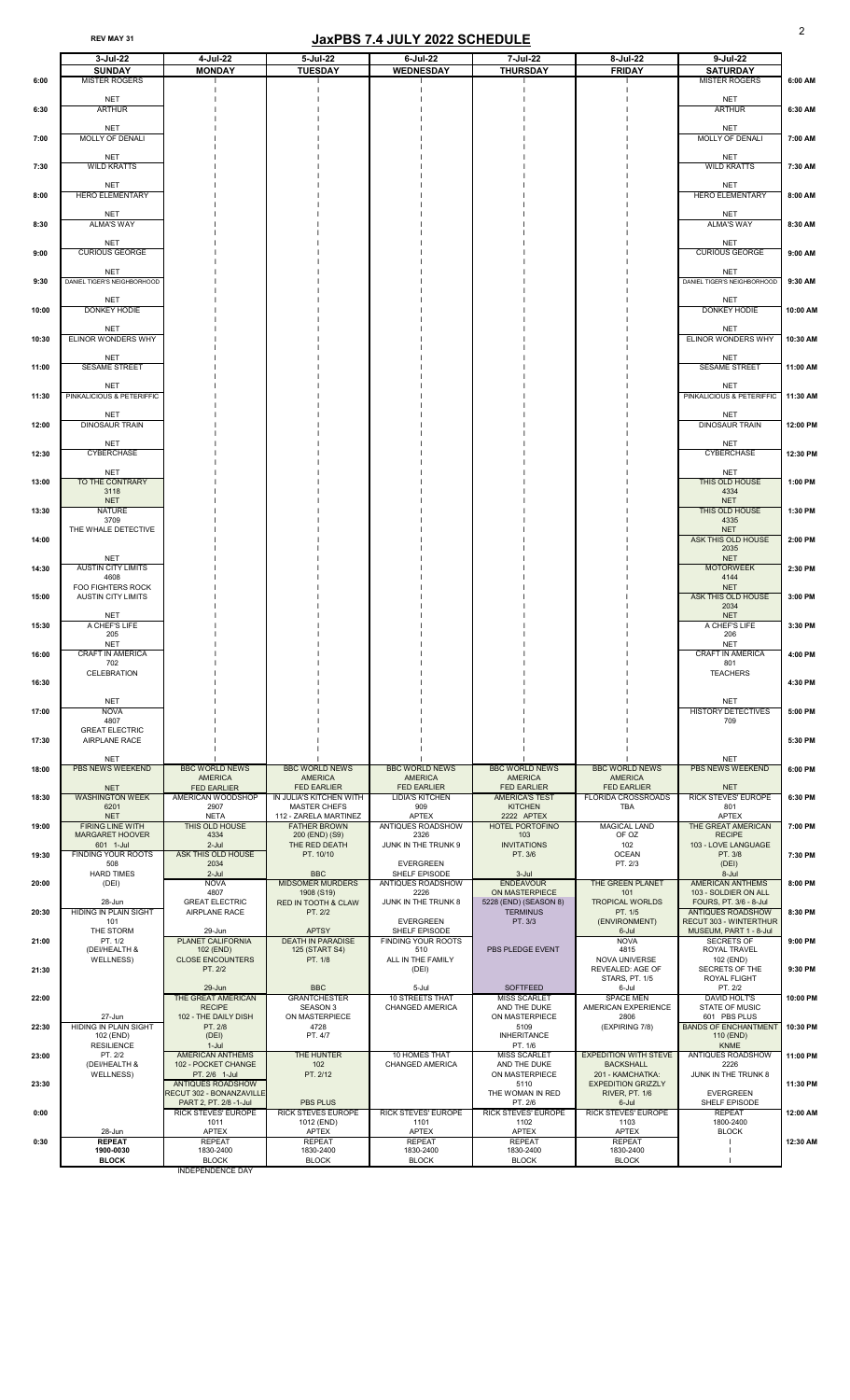|       | 10-Jul-22                                         | 11-Jul-22                                     | 12-Jul-22                                              | 13-Jul-22                                         | 14-Jul-22                                     | 15-Jul-22                                         | 16-Jul-22                                                |          |
|-------|---------------------------------------------------|-----------------------------------------------|--------------------------------------------------------|---------------------------------------------------|-----------------------------------------------|---------------------------------------------------|----------------------------------------------------------|----------|
| 6:00  | <b>SUNDAY</b><br><b>MISTER ROGERS</b>             | <b>MONDAY</b>                                 | <b>TUESDAY</b>                                         | <b>WEDNESDAY</b>                                  | <b>THURSDAY</b>                               | <b>FRIDAY</b>                                     | <b>SATURDAY</b><br><b>MISTER ROGERS</b>                  | 6:00 AM  |
|       |                                                   |                                               |                                                        |                                                   |                                               |                                                   |                                                          |          |
| 6:30  | <b>NET</b><br><b>ARTHUR</b>                       |                                               |                                                        |                                                   |                                               |                                                   | <b>NET</b><br><b>ARTHUR</b>                              | 6:30 AM  |
|       |                                                   |                                               |                                                        |                                                   |                                               |                                                   |                                                          |          |
| 7:00  | <b>NET</b><br>MOLLY OF DENALI                     |                                               |                                                        |                                                   |                                               |                                                   | <b>NET</b><br>MOLLY OF DENALI                            | 7:00 AM  |
|       | <b>NET</b>                                        |                                               |                                                        |                                                   |                                               |                                                   | <b>NET</b>                                               |          |
| 7:30  | <b>WILD KRATTS</b>                                |                                               |                                                        |                                                   |                                               |                                                   | <b>WILD KRATTS</b>                                       | 7:30 AM  |
|       | <b>NET</b>                                        |                                               |                                                        |                                                   |                                               |                                                   | <b>NET</b>                                               |          |
| 8:00  | <b>HERO ELEMENTARY</b>                            |                                               |                                                        |                                                   |                                               |                                                   | <b>HERO ELEMENTARY</b>                                   | 8:00 AM  |
|       | <b>NET</b>                                        |                                               |                                                        |                                                   |                                               |                                                   | <b>NET</b>                                               |          |
| 8:30  | <b>ALMA'S WAY</b>                                 |                                               |                                                        |                                                   |                                               |                                                   | <b>ALMA'S WAY</b>                                        | 8:30 AM  |
|       | <b>NET</b><br><b>CURIOUS GEORGE</b>               |                                               |                                                        |                                                   |                                               |                                                   | <b>NET</b><br><b>CURIOUS GEORGE</b>                      | 9:00 AM  |
| 9:00  |                                                   |                                               |                                                        |                                                   |                                               |                                                   |                                                          |          |
| 9:30  | <b>NET</b><br>DANIEL TIGER'S NEIGHBORHOOD         |                                               |                                                        |                                                   |                                               |                                                   | <b>NET</b><br>DANIEL TIGER'S NEIGHBORHOOD                | 9:30 AM  |
|       | <b>NET</b>                                        |                                               |                                                        |                                                   |                                               |                                                   | <b>NET</b>                                               |          |
| 10:00 | DONKEY HODIE                                      |                                               |                                                        |                                                   |                                               |                                                   | DONKEY HODIE                                             | 10:00 AM |
|       | <b>NET</b>                                        |                                               |                                                        |                                                   |                                               |                                                   | <b>NET</b>                                               |          |
| 10:30 | ELINOR WONDERS WHY                                |                                               |                                                        |                                                   |                                               |                                                   | ELINOR WONDERS WHY                                       | 10:30 AM |
|       | <b>NET</b>                                        |                                               |                                                        |                                                   |                                               |                                                   | <b>NET</b>                                               |          |
| 11:00 | <b>SESAME STREET</b>                              |                                               |                                                        |                                                   |                                               |                                                   | <b>SESAME STREET</b>                                     | 11:00 AM |
| 11:30 | <b>NET</b><br>PINKALICIOUS & PETERIFFIC           |                                               |                                                        |                                                   |                                               |                                                   | <b>NET</b><br>PINKALICIOUS & PETERIFFIC                  | 11:30 AM |
|       |                                                   |                                               |                                                        |                                                   |                                               |                                                   |                                                          |          |
| 12:00 | <b>NET</b><br><b>DINOSAUR TRAIN</b>               |                                               |                                                        |                                                   |                                               |                                                   | <b>NET</b><br><b>DINOSAUR TRAIN</b>                      | 12:00 PM |
|       | <b>NET</b>                                        |                                               |                                                        |                                                   |                                               |                                                   | <b>NET</b>                                               |          |
| 12:30 | <b>CYBERCHASE</b>                                 |                                               |                                                        |                                                   |                                               |                                                   | <b>CYBERCHASE</b>                                        | 12:30 PM |
|       | <b>NET</b>                                        |                                               |                                                        |                                                   |                                               |                                                   | <b>NET</b>                                               |          |
| 13:00 | TO THE CONTRARY<br>3119                           |                                               |                                                        |                                                   |                                               |                                                   | THIS OLD HOUSE<br>4335                                   | 1:00 PM  |
|       | <b>NET</b>                                        |                                               |                                                        |                                                   |                                               |                                                   | <b>NET</b>                                               |          |
| 13:30 | THE GREEN PLANET<br>101                           |                                               |                                                        |                                                   |                                               |                                                   | THIS OLD HOUSE<br>4336                                   | 1:30 PM  |
| 14:00 | <b>TROPICAL WORLDS</b><br>PT. 1/5                 |                                               |                                                        |                                                   |                                               |                                                   | <b>NET</b><br>ASK THIS OLD HOUSE                         | 2:00 PM  |
|       | (ENVIRONMENT)                                     |                                               |                                                        |                                                   |                                               |                                                   | 2036                                                     |          |
| 14:30 | <b>NET</b><br><b>AUSTIN CITY LIMITS</b>           |                                               |                                                        |                                                   |                                               |                                                   | <b>NET</b><br><b>MOTORWEEK</b>                           | 2:30 PM  |
|       | 4704<br>SARAH JAROSZ/                             |                                               |                                                        |                                                   |                                               |                                                   | 4145<br><b>NET</b>                                       |          |
| 15:00 | <b>BILLY STRINGS</b>                              |                                               |                                                        |                                                   |                                               |                                                   | ASK THIS OLD HOUSE                                       | 3:00 PM  |
|       | <b>NET</b>                                        |                                               |                                                        |                                                   |                                               |                                                   | 2035<br><b>NET</b>                                       |          |
| 15:30 | A CHEF'S LIFE<br>206                              |                                               |                                                        |                                                   |                                               |                                                   | A CHEF'S LIFE<br>207                                     | 3:30 PM  |
|       | <b>NET</b>                                        |                                               |                                                        |                                                   |                                               |                                                   | <b>NET</b>                                               |          |
| 16:00 | <b>CRAFT IN AMERICA</b><br>801                    |                                               |                                                        |                                                   |                                               |                                                   | <b>CRAFT IN AMERICA</b><br>802                           | 4:00 PM  |
|       | <b>TEACHERS</b>                                   |                                               |                                                        |                                                   |                                               |                                                   | <b>NATURE</b>                                            |          |
| 16:30 |                                                   |                                               |                                                        |                                                   |                                               |                                                   |                                                          | 4:30 PM  |
| 17:00 | <b>NET</b><br><b>NOVA</b>                         |                                               |                                                        |                                                   |                                               |                                                   | <b>NET</b><br><b>HISTORY DETECTIVES</b>                  | 5:00 PM  |
|       | 4815<br>NOVA UNIVERSE                             |                                               |                                                        |                                                   |                                               |                                                   | 710                                                      |          |
| 17:30 | <b>REVEALED: AGE OF</b>                           |                                               |                                                        |                                                   |                                               |                                                   |                                                          | 5:30 PM  |
|       | STARS, PT. 1/5<br><b>NET</b>                      |                                               |                                                        |                                                   |                                               |                                                   | <b>NET</b>                                               |          |
| 18:00 | <b>PBS NEWS WEEKEND</b>                           | <b>DUVAL COUNTY</b><br><b>SCHOOL BOARD</b>    | <b>BBC WORLD NEWS</b><br><b>AMERICA</b>                | <b>BBC WORLD NEWS</b><br><b>AMERICA</b>           | <b>BBC WORLD NEWS</b><br><b>AMERICA</b>       | <b>BBC WORLD NEWS</b><br><b>AMERICA</b>           | <b>PBS NEWS WEEKEND</b>                                  | 6:00 PM  |
|       | <b>NET</b>                                        | <b>MEETING</b>                                | <b>FED EARLIER</b>                                     | <b>FED EARLIER</b>                                | <b>FED EARLIER</b>                            | <b>FED EARLIER</b>                                | <b>NET</b>                                               |          |
| 18:30 | <b>WASHINGTON WEEK</b><br>6202                    | *LIVE*                                        | IN JULIA'S KITCHEN WITH<br>MASTER CHEFS 113            | <b>LIDIA'S KITCHEN</b><br>910                     | <b>AMERICA'S TEST</b><br><b>KITCHEN</b>       | <b>FLORIDA CROSSROADS</b><br><b>TBA</b>           | <b>RICK STEVES' EUROPE</b><br>802                        | 6:30 PM  |
| 19:00 | <b>NET</b><br><b>FIRING LINE WITH</b>             |                                               | <b>EAN-GEORGES VONGERICHTEI</b><br><b>FATHER BROWN</b> | <b>APTEX</b><br><b>ANTIQUES ROADSHOW</b>          | 2223 APTEX<br><b>HOTEL PORTOFINO</b>          | <b>MAGICAL LAND</b>                               | <b>APTEX</b><br>THE GREAT AMERICAN                       | 7:00 PM  |
|       | <b>MARGARET HOOVER</b>                            |                                               | 191 (START S9)                                         | 2501                                              | 104                                           | OF OZ                                             | <b>RECIPE</b>                                            |          |
| 19:30 | 602 8-Jul<br><b>FINDING YOUR ROOTS</b>            |                                               | THE MENACE OF<br><b>MEPHISTOPHELES</b>                 | <b>AMERICAN STORIES</b>                           | <b>UNCOVERINGS</b><br>PT. 4/6                 | 103 (END)<br><b>HUMAN</b>                         | 104 - MOVEABLE FEASTS<br>PT. 4/8                         | 7:30 PM  |
|       | 510<br>ALL IN THE FAMILY                          |                                               | PT. 1/10<br><b>BBC</b>                                 | 11-Jul                                            | (CONTENT FLAG)<br>$10 -$ Jul                  | PT. 3/3                                           | (DEI)<br>$15 -$ Jul                                      |          |
| 20:00 | (DEI)                                             |                                               | <b>MIDSOMER MURDERS</b>                                | <b>ANTIQUES ROADSHOW</b>                          | <b>GRANTCHESTER</b>                           | THE GREEN PLANET                                  | <b>AMERICAN ANTHEMS</b>                                  | 8:00 PM  |
|       | 5-Jul                                             |                                               | 1909 (S19)<br><b>DEATH BY PERSUASION</b>               | 2302<br><b>MEADOW BROOK HALL</b>                  | ON MASTERPIECE<br>5229 (SEASON 7)             | 102<br><b>WATER WORLDS</b>                        | 104 - LET THE WORDS<br><b>COME OUT, PT. 4/6 - 15-Jul</b> |          |
| 20:30 | <b>AMERICA OUTDOORS</b><br><b>WITH BARATUNDE</b>  |                                               | PT. 1/2                                                | HOUR <sub>2</sub>                                 | PT. 1/6 (SEASON PREMIERE)<br>PBS PLEDGE EVENT | PT. 2/5<br>(ENVIRONMENT)                          | <b>ANTIQUES ROADSHOW</b><br>RECUT 304 - WINTERTHUR       | 8:30 PM  |
|       | <b>THURSTON</b>                                   |                                               | <b>APTSY</b>                                           | $11 -$ Jul                                        | <b>SOFTFEED</b>                               | $13 -$ Jul                                        | MUSEUM, PART 2 - 15-Jul                                  |          |
| 21:00 | 101 - DEATH VALLEY:<br>LIFE BLOOMS, PT. 1/6 (DEI) |                                               | <b>DEATH IN PARADISE</b><br>$126($ S4 $)$              | <b>FINDING YOUR ROOTS</b><br>501                  | <b>COBRA</b><br>201                           | <b>NOVA</b><br>4910                               | <b>GREAT PERFORMANCES</b><br>AT THE MET                  | 9:00 PM  |
|       | $5 -$ Jul<br>THE GREAT MUSLIM                     |                                               | PT. 2/8                                                | <b>GRANDPARENTS AND</b><br><b>OTHER STRANGERS</b> | PT. 1/6                                       | <b>ULTIMATE SPACE</b><br><b>TELESCOPE</b>         | #TBA                                                     | 9:30 PM  |
| 21:30 | AMERICAN ROAD TRIP                                |                                               |                                                        | (DEI)                                             | (SEASON PREMIERE)                             |                                                   | <b>ARIADNE AUF NAXOS</b>                                 |          |
| 22:00 | 101 - LIFE IS A HIGHWAY:<br>CHICAGO TO JOPLIN, MO | <b>FLORIDA CHANNEL</b>                        | <b>BBC</b><br><b>GRANTCHESTER</b>                      | 12-Jul<br>10 TOWNS THAT                           | $10 -$ Jul<br><b>MISS SCARLET</b>             | $13 -$ Jul<br><b>NOVA</b>                         |                                                          | 10:00 PM |
|       | PT. 1/3 (DEI)<br>5-Jul                            | (JOIN IN PROGRESS<br><b>WHEN SCHOOL BOARD</b> | <b>SEASON 3</b><br>ON MASTERPIECE                      | <b>CHANGED AMERICA</b>                            | AND THE DUKE<br>ON MASTERPIECE                | 4612<br>THE PLANETS                               |                                                          |          |
| 22:30 | FROM SEA TO                                       | <b>MEETING CONCLUDES)</b>                     | 4729                                                   |                                                   | 5111                                          | <b>INNER WORLDS</b>                               |                                                          | 10:30 PM |
|       | SHINING SEA<br>(PLEDGE PROGRAM/                   |                                               | PT. 5/7                                                |                                                   | DEEDS NOT WORDS<br>PT. 3/6                    | PT. 1/5                                           |                                                          |          |
| 23:00 | <b>CLOSE BREAKS)</b>                              |                                               | THE HUNTER<br>103                                      | <b>REEL SOUTH</b><br>607                          | <b>MISS SCARLET</b><br>AND THE DUKE           | <b>EXPEDITION WITH STEVE</b><br><b>BACKSHALL</b>  |                                                          | 11:00 PM |
|       | <b>FRP</b>                                        |                                               | PT. 3/12                                               | <b>JASPER MALL</b>                                | ON MASTERPIECE                                | 202 - SAUDI ARABIA:                               | $3 -$ Jul                                                |          |
| 23:30 | TELL ME MORE WITH<br><b>KELLY CORRIGAN</b>        |                                               |                                                        |                                                   | 5112<br><b>MEMENTO MORI</b>                   | <b>EXPEDITION VOLCANIC</b><br>UNDERWORLD, PT. 2/6 | <b>DAVID HOLT'S</b><br><b>STATE OF MUSIC</b>             | 11:30 PM |
| 0:00  | 302 (DEI) PBS PLUS<br><b>REPEAT</b>               | <b>RICK STEVES' EUROPE</b>                    | <b>PBS PLUS</b><br><b>RICK STEVES' EUROPE</b>          | PBS PLUS<br><b>RICK STEVES' EUROPE</b>            | PT. 4/6<br><b>RICK STEVES' EUROPE</b>         | $13 -$ Jul<br><b>RICK STEVES' EUROPE</b>          | 602 PBS PLUS<br><b>REPEAT</b>                            | 12:00 AM |
|       | 1800-2400                                         | 1104                                          | 1105                                                   | 1106                                              | 1107                                          | 1108 (END)                                        | 1800-2400                                                |          |
| 0:30  | <b>BLOCK</b>                                      | <b>APTEX</b><br><b>REPEAT</b>                 | <b>APTEX</b><br><b>REPEAT</b>                          | <b>APTEX</b><br><b>REPEAT</b>                     | <b>APTEX</b><br><b>REPEAT</b>                 | <b>APTEX</b><br><b>REPEAT</b>                     | <b>BLOCK</b>                                             | 12:30 AM |
|       |                                                   | 1830-2400<br><b>BLOCK</b>                     | 1830-2400<br><b>BLOCK</b>                              | 1830-2400<br><b>BLOCK</b>                         | 1830-2400<br><b>BLOCK</b>                     | 1830-2400<br><b>BLOCK</b>                         |                                                          |          |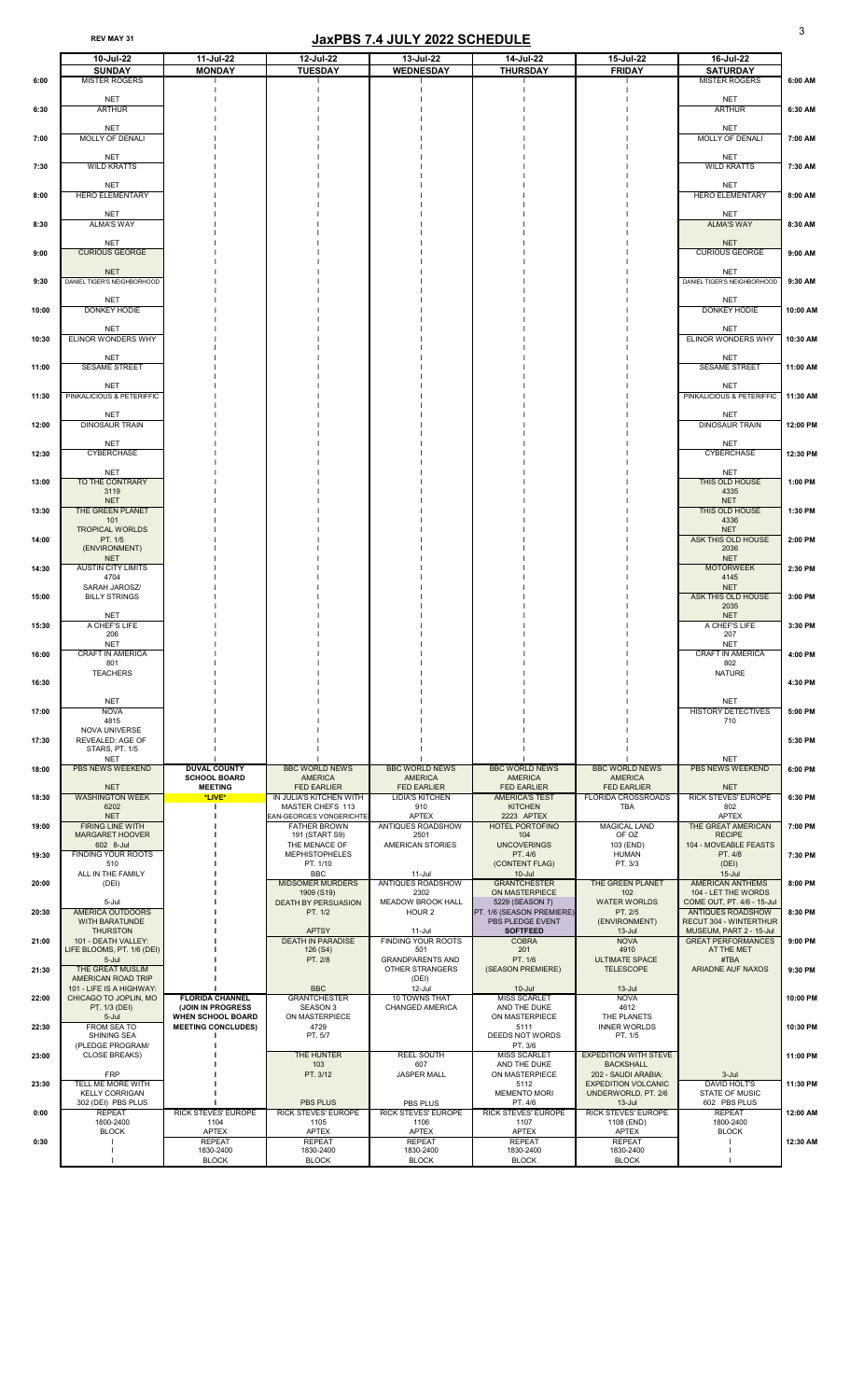#### REV MAY 31 **ICLUST 2022 SCHEDULE**

|                | 17-Jul-22                                                                                           | 18-Jul-22                                                              | 19-Jul-22                                                           | 20-Jul-22                                                     | 21-Jul-22                                                           | 22-Jul-22                                                           | 23-Jul-22                                                                                              |                      |
|----------------|-----------------------------------------------------------------------------------------------------|------------------------------------------------------------------------|---------------------------------------------------------------------|---------------------------------------------------------------|---------------------------------------------------------------------|---------------------------------------------------------------------|--------------------------------------------------------------------------------------------------------|----------------------|
| 6:00           | <b>SUNDAY</b><br><b>MISTER ROGERS</b>                                                               | <b>MONDAY</b>                                                          | <b>TUESDAY</b>                                                      | <b>WEDNESDAY</b>                                              | <b>THURSDAY</b>                                                     | <b>FRIDAY</b>                                                       | <b>SATURDAY</b><br><b>MISTER ROGERS</b>                                                                | 6:00 AM              |
| 6:30           | <b>NET</b><br><b>ARTHUR</b>                                                                         |                                                                        |                                                                     |                                                               |                                                                     |                                                                     | <b>NET</b><br><b>ARTHUR</b>                                                                            | 6:30 AM              |
| 7:00           | <b>NET</b><br><b>MOLLY OF DENALI</b>                                                                |                                                                        |                                                                     |                                                               |                                                                     |                                                                     | <b>NET</b><br><b>MOLLY OF DENALI</b>                                                                   | 7:00 AM              |
| 7:30           | <b>NET</b><br><b>WILD KRATTS</b>                                                                    |                                                                        |                                                                     |                                                               |                                                                     |                                                                     | <b>NET</b><br><b>WILD KRATTS</b>                                                                       | 7:30 AM              |
| 8:00           | <b>NET</b><br><b>HERO ELEMENTARY</b>                                                                |                                                                        |                                                                     |                                                               |                                                                     |                                                                     | <b>NET</b><br><b>HERO ELEMENTARY</b>                                                                   | 8:00 AM              |
| 8:30           | <b>NET</b><br><b>ALMA'S WAY</b>                                                                     |                                                                        |                                                                     |                                                               |                                                                     |                                                                     | <b>NET</b><br><b>ALMA'S WAY</b>                                                                        | 8:30 AM              |
| 9:00           | <b>NET</b><br><b>CURIOUS GEORGE</b>                                                                 |                                                                        |                                                                     |                                                               |                                                                     |                                                                     | <b>NET</b><br><b>CURIOUS GEORGE</b>                                                                    | 9:00 AM              |
| 9:30           | <b>NET</b><br>DANIEL TIGER'S NEIGHBORHOOD                                                           |                                                                        |                                                                     |                                                               |                                                                     |                                                                     | <b>NET</b><br>DANIEL TIGER'S NEIGHBORHOOD                                                              | 9:30 AM              |
| 10:00          | <b>NET</b><br>DONKEY HODIE                                                                          |                                                                        |                                                                     |                                                               |                                                                     |                                                                     | <b>NET</b><br><b>DONKEY HODIE</b>                                                                      | 10:00 AM             |
| 10:30          | <b>NET</b><br>ELINOR WONDERS WHY                                                                    |                                                                        |                                                                     |                                                               |                                                                     |                                                                     | <b>NET</b><br>ELINOR WONDERS WHY                                                                       | 10:30 AM             |
| 11:00          | <b>NET</b><br><b>SESAME STREET</b>                                                                  |                                                                        |                                                                     |                                                               |                                                                     |                                                                     | <b>NET</b><br><b>SESAME STREET</b>                                                                     | 11:00 AM             |
| 11:30          | <b>NET</b><br>PINKALICIOUS & PETERIFFIC                                                             |                                                                        |                                                                     |                                                               |                                                                     |                                                                     | <b>NET</b><br>PINKALICIOUS & PETERIFFIC                                                                | 11:30 AM             |
| 12:00          | <b>NET</b><br><b>DINOSAUR TRAIN</b>                                                                 |                                                                        |                                                                     |                                                               |                                                                     |                                                                     | <b>NET</b><br><b>DINOSAUR TRAIN</b>                                                                    | 12:00 PM             |
| 12:30          | <b>NET</b><br><b>CYBERCHASE</b>                                                                     |                                                                        |                                                                     |                                                               |                                                                     |                                                                     | <b>NET</b><br><b>CYBERCHASE</b>                                                                        | 12:30 PM             |
| 13:00          | <b>NET</b><br>TO THE CONTRARY<br>3120<br><b>NET</b>                                                 |                                                                        |                                                                     |                                                               |                                                                     |                                                                     | <b>NET</b><br>THIS OLD HOUSE<br>4336<br><b>NET</b>                                                     | 1:00 PM              |
| 13:30          | THE GREEN PLANET<br>102<br><b>WATER WORLDS</b>                                                      |                                                                        |                                                                     |                                                               |                                                                     |                                                                     | THIS OLD HOUSE<br>4337<br><b>NET</b>                                                                   | 1:30 PM              |
| 14:00          | PT. 2/5<br>(ENVIRONMENT)<br><b>NET</b>                                                              |                                                                        |                                                                     |                                                               |                                                                     |                                                                     | ASK THIS OLD HOUSE<br>2037<br><b>NET</b>                                                               | 2:00 PM              |
| 14:30          | <b>AUSTIN CITY LIMITS</b><br>4705<br><b>BRANDY CLARK/</b>                                           |                                                                        |                                                                     |                                                               |                                                                     |                                                                     | <b>MOTORWEEK</b><br>4146<br><b>NET</b>                                                                 | 2:30 PM              |
| 15:00          | CHARLEY CROCKETT<br><b>NET</b>                                                                      |                                                                        |                                                                     |                                                               |                                                                     |                                                                     | ASK THIS OLD HOUSE<br>2036<br><b>NET</b>                                                               | 3:00 PM              |
| 15:30          | A CHEF'S LIFE<br>207<br><b>NET</b>                                                                  |                                                                        |                                                                     |                                                               |                                                                     |                                                                     | A CHEF'S LIFE<br>208<br><b>NET</b>                                                                     | 3:30 PM              |
| 16:00          | <b>CRAFT IN AMERICA</b><br>802<br><b>NATURE</b>                                                     |                                                                        |                                                                     |                                                               |                                                                     |                                                                     | <b>CRAFT IN AMERICA</b><br>901<br><b>BORDERS</b>                                                       | 4:00 PM              |
| 16:30          | <b>NET</b>                                                                                          |                                                                        |                                                                     |                                                               |                                                                     |                                                                     | <b>NET</b>                                                                                             | 4:30 PM              |
| 17:00          | <b>NOVA</b><br>4910<br><b>ULTIMATE SPACE</b>                                                        |                                                                        |                                                                     |                                                               |                                                                     |                                                                     | HISTORY DETECTIVES<br>711                                                                              | 5:00 PM              |
| 17:30          | <b>TELESCOPE</b><br><b>NET</b>                                                                      |                                                                        |                                                                     |                                                               |                                                                     |                                                                     | <b>NET</b>                                                                                             | 5:30 PM              |
| 18:00          | <b>PBS NEWS WEEKEND</b><br><b>NET</b>                                                               | <b>BBC WORLD NEWS</b><br><b>AMERICA</b><br><b>FED EARLIER</b>          | <b>BBC WORLD NEWS</b><br><b>AMERICA</b><br><b>FED EARLIER</b>       | <b>BBC WORLD NEWS</b><br><b>AMERICA</b><br><b>FED EARLIER</b> | <b>BBC WORLD NEWS</b><br><b>AMERICA</b><br><b>FED EARLIER</b>       | <b>BBC WORLD NEWS</b><br><b>AMERICA</b><br><b>FED EARLIER</b>       | <b>PBS NEWS WEEKEND</b><br><b>NET</b>                                                                  | 6:00 PM              |
| 18:30          | <b>WASHINGTON WEEK</b><br>6203<br><b>NET</b>                                                        | AMERICAN WOODSHOP<br>2908<br><b>NETA</b>                               | IN JULIA'S KITCHEN WITH<br><b>MASTER CHEFS</b><br>114 RICK BAYLESS  | <b>LIDIA'S KITCHEN</b><br>911<br><b>APTEX</b>                 | <b>AMERICA'S TEST</b><br><b>KITCHEN</b><br>2224 APTEX               | <b>FLORIDA CROSSROADS</b><br><b>TBA</b>                             | <b>RICK STEVES' EUROPE</b><br>803<br><b>APTEX</b>                                                      | 6:30 PM              |
| 19:00          | <b>FIRING LINE WITH</b><br><b>MARGARET HOOVER</b><br>603 15-Jul                                     | THIS OLD HOUSE<br>4336<br>$16$ -Jul                                    | <b>FATHER BROWN</b><br>192 (S9)<br>THE VIPER'S TONGUE               | <b>ANTIQUES ROADSHOW</b><br>2303<br><b>MEADOW BROOK HALL</b>  | <b>HOTEL PORTOFINO</b><br>105<br><b>DISCOVERIES</b>                 | THE OUTBACK<br>101<br>THE KIMBERLEY                                 | THE GREAT AMERICAN<br><b>RECIPE</b><br>105 - PARTY ON A PLATE                                          | 7:00 PM              |
| 19:30          | <b>FINDING YOUR ROOTS</b><br>501<br><b>GRANDPARENTS AND</b>                                         | <b>ASK THIS OLD HOUSE</b><br>2036<br>$16$ -Jul                         | PT. 2/10<br><b>BBC</b>                                              | HOUR 3<br>18-Jul                                              | PT. 5/6<br>$17 -$ Jul                                               | <b>COMES ALIVE</b><br>PT. 1/3                                       | PT. 5/8<br>(DEI)<br>$22$ -Jul                                                                          | 7:30 PM              |
| 20:00          | <b>OTHER STRANGERS</b><br>(DEI)<br>12-Jul                                                           | <b>NOVA</b><br>4910<br><b>ULTIMATE SPACE</b>                           | <b>MIDSOMER MURDERS</b><br>1910 (S19)<br><b>DEATH BY PERSUASION</b> | ANTIQUES ROADSHOW<br>2304<br>CA' D'ZAN                        | <b>GRANTCHESTER</b><br>ON MASTERPIECE<br>5230 (SEASON 7)            | THE GREEN PLANET<br>103<br><b>SEASONAL WORLDS</b>                   | <b>AMERICAN ANTHEMS</b><br>105 - MAKE TOMORROW<br>COME TODAY, PT. 5/6 (DEI)                            | 8:00 PM              |
| 20:30          | <b>AMERICA OUTDOORS</b><br><b>WITH BARATUNDE</b><br><b>THURSTON</b><br>102 - IDAHO: TIED TO THE     | <b>TELESCOPE</b><br>$13 -$ Jul<br><b>NOVA</b>                          | PT. 2/2<br><b>APTSY</b><br><b>DEATH IN PARADISE</b>                 | HOUR <sub>1</sub><br>18-Jul<br><b>FINDING YOUR ROOTS</b>      | PT. 2/6<br>$17 -$ Jul<br><b>COBRA</b>                               | PT. 3/5<br>(ENVIRONMENT)<br>$20 -$ Jul<br><b>NOVA</b>               | <b>ANTIQUES ROADSHOW</b><br>RECUT 305 - CROCKER<br>ART MUSEUM, PART 1 - 22-Jul<br><b>MARGARET: THE</b> | 8:30 PM<br>9:00 PM   |
| 21:00          | LAND, PT. 2/6 (DEI)<br>$12$ -Jul<br>THE GREAT MUSLIM                                                | 4612<br>THE PLANETS<br><b>INNER WORLDS</b>                             | 127 (S4)<br>PT. 3/8                                                 | 606<br><b>SECRETS &amp; LIES</b><br>(DEI)                     | 202<br>PT. 2/6                                                      | 4816<br>NOVA UNIVERSE<br>REVEALED: MILKY WAY                        | <b>REBEL PRINCESS</b><br>101<br>PT. 1/2                                                                | 9:30 PM              |
| 21:30          | <b>AMERICAN ROAD TRIP</b><br>102 - A BRIDGE OVER                                                    | PT. 1/5                                                                | <b>BBC</b>                                                          | 19-Jul                                                        | $17 -$ Jul                                                          | PT. 2/5<br>20-Jul                                                   | <b>DAVID HOLT'S</b>                                                                                    |                      |
| 22:00<br>22:30 | <b>TROUBLED WATERS: TULSA</b><br>TO ALBUQUERQUE, NM<br>PT. 2/3 (DEI) - 12-Jul<br>IN THEIR OWN WORDS | <b>POV</b><br>3502<br>MANZANAR, DIVERTED:<br><b>WHEN WATER BECOMES</b> | <b>GRANTCHESTER</b><br><b>SEASON 3</b><br>ON MASTERPIECE<br>4730    | <b>HEMINGWAY</b><br>101<br>A WRITER<br>$(1899 - 1929)$        | <b>MISS SCARLET</b><br>AND THE DUKE<br>ON MASTERPIECE<br>5113       | <b>NOVA</b><br>4613<br>THE PLANETS<br><b>MARS</b>                   | <b>STATE OF MUSIC</b><br>603 PBS PLUS<br><b>BANDS OF ENCHANTMENT</b>                                   | 10:00 PM<br>10:30 PM |
| 23:00          | 102<br>MUHAMMAD ALI<br>(DEI)                                                                        | <b>DUST (DEI/ENVIRONMENT)</b><br><b>NET</b><br>AMERICAN EXPERIENCE     | PT. 6/7<br>THE HUNTER                                               | PT. 1/3                                                       | CELL 99<br>PT. 5/6<br><b>MISS SCARLET</b>                           | PT. 2/5<br><b>EXPEDITION WITH STEVE</b>                             | 101<br><b>KNME</b><br><b>ANTIQUES ROADSHOW</b>                                                         | 11:00 PM             |
| 23:30          | TELL ME MORE WITH                                                                                   | 3403<br>FLOOD IN THE DESERT                                            | 104<br>PT. 4/12                                                     |                                                               | AND THE DUKE<br>ON MASTERPIECE<br>5114 (END)                        | <b>BACKSHALL</b><br>203 - KYRGYZSTAN:<br><b>EXPEDITION MOUNTAIN</b> | 2303<br><b>MEADOW BROOK HALL</b><br>HOUR <sub>3</sub>                                                  | 11:30 PM             |
| 0:00           | <b>KELLY CORRIGAN</b><br>303 (DEI) PBS PLUS<br><b>REPEAT</b>                                        | <b>RICK STEVES' EUROPE</b>                                             | <b>PBS PLUS</b><br><b>RICK STEVES' EUROPE</b>                       | <b>RICK STEVES' EUROPE</b>                                    | THE CASE OF HENRY<br>SCARLET, PT. 6/6<br><b>RICK STEVES' EUROPE</b> | GHOST, PT. 3/6<br>20-Jul<br><b>RICK STEVES' EUROPE</b>              | 18-Jul<br><b>REPEAT</b>                                                                                | 12:00 AM             |
| 0:30           | 1800-2400<br><b>BLOCK</b>                                                                           | 401<br><b>APTEX</b><br><b>REPEAT</b>                                   | 402<br><b>APTEX</b><br><b>REPEAT</b>                                | 403<br><b>APTEX</b><br><b>REPEAT</b>                          | 404<br><b>APTEX</b><br><b>REPEAT</b>                                | 405<br><b>APTEX</b><br><b>REPEAT</b>                                | 1800-2400<br><b>BLOCK</b>                                                                              | 12:30 AM             |
|                |                                                                                                     | 1830-2400<br><b>BLOCK</b>                                              | 1830-2400<br><b>BLOCK</b>                                           | 1830-2400<br><b>BLOCK</b>                                     | 1830-2400<br><b>BLOCK</b>                                           | 1830-2400<br><b>BLOCK</b>                                           |                                                                                                        |                      |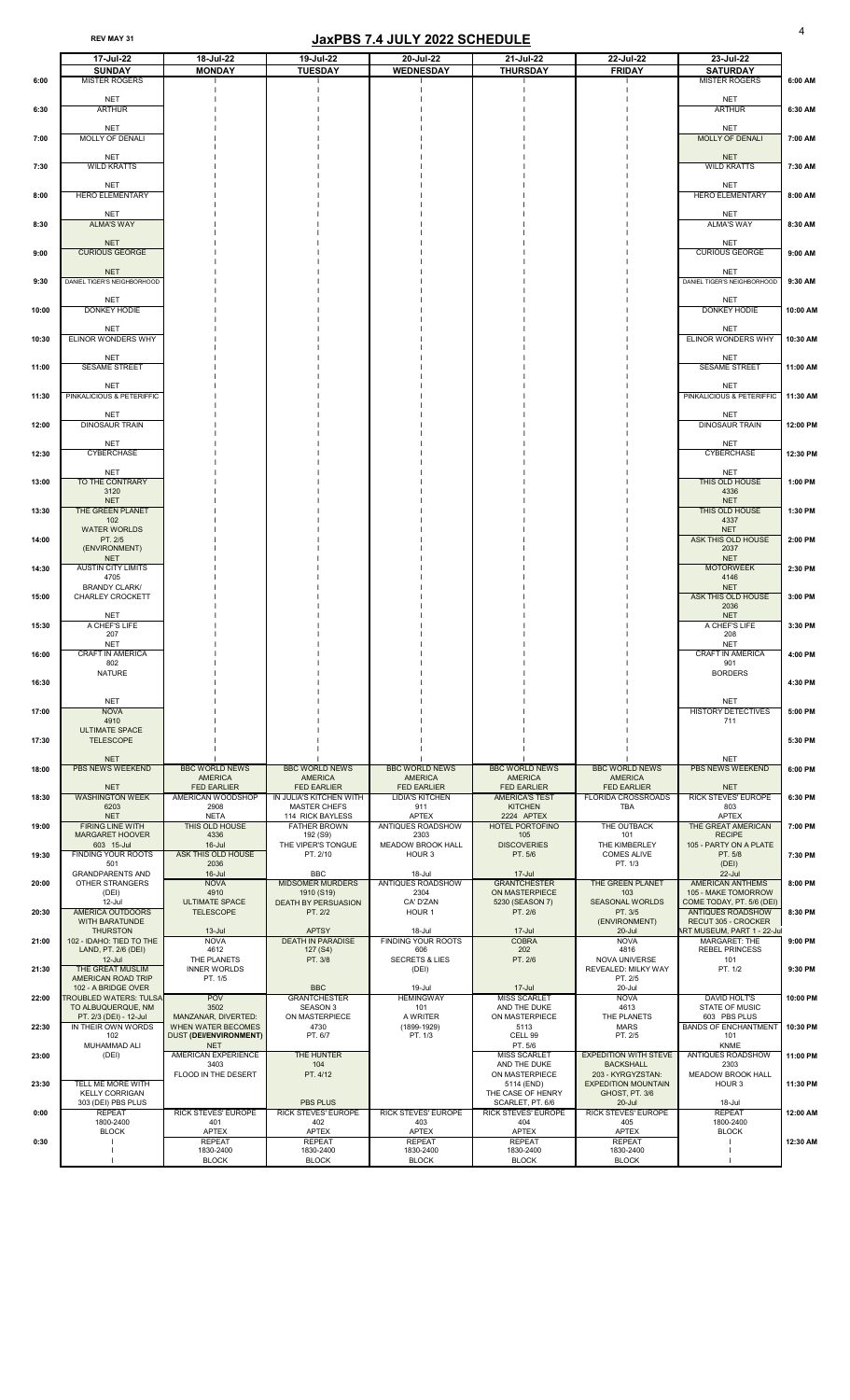|       | 24-Jul-22                                    | 25-Jul-22                                        | 26-Jul-22                                     | 27-Jul-22                                    | 28-Jul-22                                   | 29-Jul-22                                        | 30-Jul-22                                                    |          |
|-------|----------------------------------------------|--------------------------------------------------|-----------------------------------------------|----------------------------------------------|---------------------------------------------|--------------------------------------------------|--------------------------------------------------------------|----------|
|       | <b>SUNDAY</b>                                | <b>MONDAY</b>                                    | <b>TUESDAY</b>                                | <b>WEDNESDAY</b>                             | <b>THURSDAY</b>                             | <b>FRIDAY</b>                                    | <b>SATURDAY</b>                                              |          |
| 6:00  | <b>MISTER ROGERS</b>                         |                                                  |                                               |                                              |                                             |                                                  | <b>MISTER ROGERS</b>                                         | 6:00 AM  |
|       | <b>NET</b>                                   |                                                  |                                               |                                              |                                             |                                                  | <b>NET</b>                                                   |          |
| 6:30  | <b>ARTHUR</b>                                |                                                  |                                               |                                              |                                             |                                                  | <b>ARTHUR</b>                                                | 6:30 AM  |
|       | <b>NET</b>                                   |                                                  |                                               |                                              |                                             |                                                  | <b>NET</b>                                                   |          |
| 7:00  | <b>MOLLY OF DENALI</b>                       |                                                  |                                               |                                              |                                             |                                                  | MOLLY OF DENALI                                              | 7:00 AM  |
|       | <b>NET</b>                                   |                                                  |                                               |                                              |                                             |                                                  | <b>NET</b>                                                   |          |
| 7:30  | <b>WILD KRATTS</b>                           |                                                  |                                               |                                              |                                             |                                                  | <b>WILD KRATTS</b>                                           | 7:30 AM  |
|       | <b>NET</b>                                   |                                                  |                                               |                                              |                                             |                                                  | <b>NET</b>                                                   |          |
| 8:00  | <b>HERO ELEMENTARY</b>                       |                                                  |                                               |                                              |                                             |                                                  | <b>HERO ELEMENTARY</b>                                       | 8:00 AM  |
|       | <b>NET</b>                                   |                                                  |                                               |                                              |                                             |                                                  | <b>NET</b>                                                   |          |
| 8:30  | <b>ALMA'S WAY</b>                            |                                                  |                                               |                                              |                                             |                                                  | <b>ALMA'S WAY</b>                                            | 8:30 AM  |
|       | <b>NET</b>                                   |                                                  |                                               |                                              |                                             |                                                  | <b>NET</b>                                                   |          |
| 9:00  | <b>CURIOUS GEORGE</b>                        |                                                  |                                               |                                              |                                             |                                                  | <b>CURIOUS GEORGE</b>                                        | 9:00 AM  |
|       | <b>NET</b>                                   |                                                  |                                               |                                              |                                             |                                                  | <b>NET</b>                                                   |          |
| 9:30  | DANIEL TIGER'S NEIGHBORHOOD                  |                                                  |                                               |                                              |                                             |                                                  | DANIEL TIGER'S NEIGHBORHOOD                                  | 9:30 AM  |
|       | <b>NET</b>                                   |                                                  |                                               |                                              |                                             |                                                  | <b>NET</b>                                                   |          |
| 10:00 | DONKEY HODIE                                 |                                                  |                                               |                                              |                                             |                                                  | <b>DONKEY HODIE</b>                                          | 10:00 AM |
|       | <b>NET</b>                                   |                                                  |                                               |                                              |                                             |                                                  | <b>NET</b>                                                   |          |
| 10:30 | ELINOR WONDERS WHY                           |                                                  |                                               |                                              |                                             |                                                  | ELINOR WONDERS WHY                                           | 10:30 AM |
|       | <b>NET</b>                                   |                                                  |                                               |                                              |                                             |                                                  | <b>NET</b>                                                   |          |
| 11:00 | SESAME STREET                                |                                                  |                                               |                                              |                                             |                                                  | SESAME STREET                                                | 11:00 AM |
|       | <b>NET</b>                                   |                                                  |                                               |                                              |                                             |                                                  | <b>NET</b>                                                   |          |
| 11:30 | PINKALICIOUS & PETERIFFIC                    |                                                  |                                               |                                              |                                             |                                                  | PINKALICIOUS & PETERIFFIC                                    | 11:30 AM |
|       | <b>NET</b>                                   |                                                  |                                               |                                              |                                             |                                                  | <b>NET</b>                                                   |          |
| 12:00 | <b>DINOSAUR TRAIN</b>                        |                                                  |                                               |                                              |                                             |                                                  | <b>DINOSAUR TRAIN</b>                                        | 12:00 PM |
|       | <b>NET</b>                                   |                                                  |                                               |                                              |                                             |                                                  |                                                              |          |
| 12:30 | <b>CYBERCHASE</b>                            |                                                  |                                               |                                              |                                             |                                                  | <b>NET</b><br><b>CYBERCHASE</b>                              | 12:30 PM |
|       |                                              |                                                  |                                               |                                              |                                             |                                                  |                                                              |          |
| 13:00 | <b>NET</b><br>TO THE CONTRARY                |                                                  |                                               |                                              |                                             |                                                  | <b>NET</b><br>THIS OLD HOUSE                                 | 1:00 PM  |
|       | 3121<br><b>NET</b>                           |                                                  |                                               |                                              |                                             |                                                  | 4337<br><b>NET</b>                                           |          |
| 13:30 | THE GREEN PLANET                             |                                                  |                                               |                                              |                                             |                                                  | THIS OLD HOUSE                                               | 1:30 PM  |
|       | 103<br><b>SEASONAL WORLDS</b>                |                                                  |                                               |                                              |                                             |                                                  | 4338<br><b>NET</b>                                           |          |
| 14:00 | PT. 3/5                                      |                                                  |                                               |                                              |                                             |                                                  | ASK THIS OLD HOUSE                                           | 2:00 PM  |
|       | (ENVIRONMENT)                                |                                                  |                                               |                                              |                                             |                                                  | 2038                                                         |          |
| 14:30 | <b>NET</b><br><b>AUSTIN CITY LIMITS</b>      |                                                  |                                               |                                              |                                             |                                                  | <b>NET</b><br><b>MOTORWEEK</b>                               | 2:30 PM  |
|       | 4509                                         |                                                  |                                               |                                              |                                             |                                                  | 4147                                                         |          |
| 15:00 | THE RACONTEURS/<br><b>BLACK PUMAS</b>        |                                                  |                                               |                                              |                                             |                                                  | <b>NET</b><br>ASK THIS OLD HOUSE                             | 3:00 PM  |
|       |                                              |                                                  |                                               |                                              |                                             |                                                  | 2037                                                         |          |
| 15:30 | <b>NET</b><br>A CHEF'S LIFE                  |                                                  |                                               |                                              |                                             |                                                  | <b>NET</b><br>A CHEF'S LIFE                                  | 3:30 PM  |
|       | 208                                          |                                                  |                                               |                                              |                                             |                                                  | 209                                                          |          |
| 16:00 | <b>NET</b><br><b>CRAFT IN AMERICA</b>        |                                                  |                                               |                                              |                                             |                                                  | <b>NET</b><br><b>CRAFT IN AMERICA</b>                        | 4:00 PM  |
|       | 901                                          |                                                  |                                               |                                              |                                             |                                                  | 902                                                          |          |
| 16:30 | <b>BORDERS</b>                               |                                                  |                                               |                                              |                                             |                                                  | <b>NEIGHBORS</b>                                             | 4:30 PM  |
|       |                                              |                                                  |                                               |                                              |                                             |                                                  |                                                              |          |
| 17:00 | <b>NET</b><br><b>NOVA</b>                    |                                                  |                                               |                                              |                                             |                                                  | <b>NET</b><br><b>HISTORY DETECTIVES</b>                      | 5:00 PM  |
|       | 4816                                         |                                                  |                                               |                                              |                                             |                                                  | 801                                                          |          |
| 17:30 | NOVA UNIVERSE<br><b>REVEALED: MILKY WAY</b>  |                                                  |                                               |                                              |                                             |                                                  |                                                              | 5:30 PM  |
|       | PT. 2/5                                      |                                                  |                                               |                                              |                                             |                                                  |                                                              |          |
| 18:00 | <b>NET</b><br><b>PBS NEWS WEEKEND</b>        | <b>BBC WORLD NEWS</b>                            | <b>BBC WORLD NEWS</b>                         | <b>BBC WORLD NEWS</b>                        | <b>BBC WORLD NEWS</b>                       | <b>BBC WORLD NEWS</b>                            | <b>NET</b><br><b>PBS NEWS WEEKEND</b>                        | 6:00 PM  |
|       |                                              | <b>AMERICA</b>                                   | <b>AMERICA</b>                                | <b>AMERICA</b>                               | <b>AMERICA</b>                              | <b>AMERICA</b>                                   |                                                              |          |
| 18:30 | <b>NET</b><br><b>WASHINGTON WEEK</b>         | <b>FED EARLIER</b><br>AMERICAN WOODSHOP          | <b>FED EARLIER</b><br>IN JULIA'S KITCHEN WITH | <b>FED EARLIER</b><br><b>LIDIA'S KITCHEN</b> | <b>FED EARLIER</b><br><b>AMERICA'S TEST</b> | <b>FED EARLIER</b><br><b>FLORIDA CROSSROADS</b>  | <b>NET</b><br><b>RICK STEVES' EUROPE</b>                     | 6:30 PM  |
|       | 6204                                         | 2909                                             | <b>MASTER CHEFS</b>                           | 912                                          | <b>KITCHEN</b>                              | <b>TBA</b>                                       | 804                                                          |          |
| 19:00 | <b>NET</b><br><b>FIRING LINE WITH</b>        | <b>NETA</b><br>THIS OLD HOUSE                    | 115 - GORDON HAMERSLEY<br><b>FATHER BROWN</b> | <b>APTEX</b><br><b>ANTIQUES ROADSHOW</b>     | 2225 APTEX<br><b>HOTEL PORTOFINO</b>        | THE OUTBACK                                      | <b>APTEX</b><br><b>THE GREAT AMERICAN</b>                    | 7:00 PM  |
|       | <b>MARGARET HOOVER</b>                       | 4337                                             | 193 (S9)                                      | 2305                                         | 106 (END)                                   | 102                                              | <b>RECIPE</b>                                                |          |
| 19:30 | 604 22-Jul<br><b>FINDING YOUR ROOTS</b>      | $23 -$ Jul<br><b>ASK THIS OLD HOUSE</b>          | THE REQUIEM FOR THE<br><b>DEAD</b>            | CA' D'ZAN<br>HOUR <sub>2</sub>               | <b>DENOUEMENTS</b><br>PT. 6/6               | THE DRY SEASON<br>PT. 2/3                        | 106 - MIX IT UP<br>PT. 6/8                                   | 7:30 PM  |
|       | 606                                          | 2037                                             | PT. 3/10                                      |                                              |                                             |                                                  | (DEI)                                                        |          |
|       | <b>SECRETS &amp; LIES</b>                    | $23$ -Jul<br><b>NOVA</b>                         | <b>BBC</b><br><b>MIDSOMER MURDERS</b>         | 25-Jul<br><b>ANTIQUES ROADSHOW</b>           | $24 -$ Jul<br><b>GRANTCHESTER</b>           | THE GREEN PLANET                                 | $29 -$ Jul<br><b>AMERICAN ANTHEMS</b>                        | 8:00 PM  |
| 20:00 | (DEI)                                        | 4816                                             | 1911 (S19)                                    | 2306                                         | ON MASTERPIECE                              | 104                                              | 106 (END) - WHAT YOU'RE                                      |          |
|       | 19-Jul<br><b>AMERICA OUTDOORS</b>            | NOVA UNIVERSE                                    | THE CURSE OF THE                              | CA' D'ZAN                                    | 5231 (SEASON 7)                             | <b>DESERT WORLDS</b>                             | HERE FOR, PT. 6/6 (DEI)<br><b>ANTIQUES ROADSHOW</b>          |          |
| 20:30 | <b>WITH BARATUNDE</b>                        | REVEALED: MILKY WAY<br>PT. 2/5                   | <b>NINTH</b><br>PT. 1/2                       | HOUR 3                                       | PT. 3/6                                     | PT. 4/5<br>(ENVIRONMENT)                         | RECUT 306 - CROCKER                                          | 8:30 PM  |
| 21:00 | <b>THURSTON</b><br>103 - LA: IT'S A VIBE     | 20-Jul<br><b>NOVA</b>                            | <b>APTSY</b><br><b>DEATH IN PARADISE</b>      | 25-Jul<br><b>FINDING YOUR ROOTS</b>          | $24 -$ Jul<br><b>COBRA</b>                  | $27 -$ Jul<br><b>NOVA</b>                        | ART MUSEUM, PART 2 - 29-Jul<br><b>VICTORIA &amp; ALBERT:</b> | 9:00 PM  |
|       | PT. 3/6 (DEI)                                | 4613                                             | 128 (S4)                                      | 607                                          | 203                                         | 4817                                             | THE ROYAL WEDDING                                            |          |
|       | $19 -$ Jul<br>THE GREAT MUSLIM               | THE PLANETS                                      | PT. 4/8                                       | <b>SCIENCE PIONEERS</b>                      | PT. 3/6                                     | NOVA UNIVERSE                                    | 101                                                          |          |
| 21:30 | AMERICAN ROAD TRIP                           | <b>MARS</b><br>PT. 2/5                           |                                               | (DEI)                                        |                                             | <b>REVEALED: ALIEN WORLDS</b><br>PT. 3/5         | PT. 1/2                                                      | 9:30 PM  |
|       | 103 (END) - BACK ON THE                      |                                                  | <b>BBC</b>                                    | 26-Jul                                       | 24-Jul<br><b>GUILT</b>                      | 27-Jul                                           |                                                              |          |
| 22:00 | ROAD AGAIN: ARIZONA,<br>NEVADA, CALIFORNIA   | <b>POV</b><br>3503                               | <b>GRANTCHESTER</b><br><b>SEASON 3</b>        | <b>HEMINGWAY</b><br>102                      | ON MASTERPIECE                              | <b>NOVA</b><br>4614                              | <b>DAVID HOLT'S</b><br><b>STATE OF MUSIC</b>                 | 10:00 PM |
|       | PT. 3/3 (DEI) - 19-Jul                       | <b>WINTER'S YEARNING</b>                         | ON MASTERPIECE                                | THE AVATAR                                   | 5135                                        | THE PLANETS                                      | 604 PBS PLUS                                                 |          |
| 22:30 | <b>GREAT MUSEUMS:</b><br>THE ART OF ISLAM AT |                                                  | 4731 (END)<br>PT. 7/7                         | $(1929-1944)$<br>PT. 2/3                     | PT. 1/4                                     | <b>JUPITER</b><br>PT. 3/5                        | <b>BANDS OF ENCHANTMENT</b><br>103                           | 10:30 PM |
|       | THE MET AND THE                              | <b>NET</b>                                       |                                               | (FL CONTENT)                                 |                                             |                                                  | <b>KNME</b>                                                  |          |
| 23:00 | <b>LOURVE</b>                                | <b>EXPEDITION WITH STEVE</b><br><b>BACKSHALL</b> | THE HUNTER<br>105                             |                                              | <b>GUILT</b><br>ON MASTERPIECE              | <b>EXPEDITION WITH STEVE</b><br><b>BACKSHALL</b> | ANTIQUES ROADSHOW<br>2305                                    | 11:00 PM |
|       | <b>APTEX</b><br>TELL ME MORE WITH            | 102 - GREENLAND:                                 | PT. 5/12                                      |                                              | 5136                                        | 204 - GABON: EXPEDITION                          | CA' D'ZAN                                                    |          |
| 23:30 | <b>KELLY CORRIGAN</b>                        | <b>FROZEN FRONTIER</b>                           |                                               |                                              | PT. 2/4                                     | <b>JUNGLE PARADISE</b><br>PT. 4/6                | HOUR 2                                                       | 11:30 PM |
|       | 304 (DEI) PBS PLUS<br><b>REPEAT</b>          | <b>RICK STEVES' EUROPE</b>                       | <b>PBS PLUS</b><br><b>RICK STEVES' EUROPE</b> | RICK STEVES' EUROPE                          | <b>RICK STEVES' EUROPE</b>                  | $27 -$ Jul<br>RICK STEVES' EUROPE                | 25-Jul<br><b>REPEAT</b>                                      | 12:00 AM |
| 0:00  | 1800-2400                                    | 406                                              | 407                                           | 408                                          | 409                                         | 410                                              | 1800-2400                                                    |          |
| 0:30  | <b>BLOCK</b>                                 | <b>APTEX</b><br><b>REPEAT</b>                    | <b>APTEX</b><br><b>REPEAT</b>                 | <b>APTEX</b><br><b>REPEAT</b>                | <b>APTEX</b><br><b>REPEAT</b>               | <b>APTEX</b><br><b>REPEAT</b>                    | <b>BLOCK</b>                                                 | 12:30 AM |
|       |                                              | 1830-2400                                        | 1830-2400                                     | 1830-2400                                    | 1830-2400                                   | 1830-2400                                        |                                                              |          |
|       |                                              | <b>BLOCK</b>                                     | <b>BLOCK</b>                                  | <b>BLOCK</b>                                 | <b>BLOCK</b>                                | <b>BLOCK</b>                                     |                                                              |          |